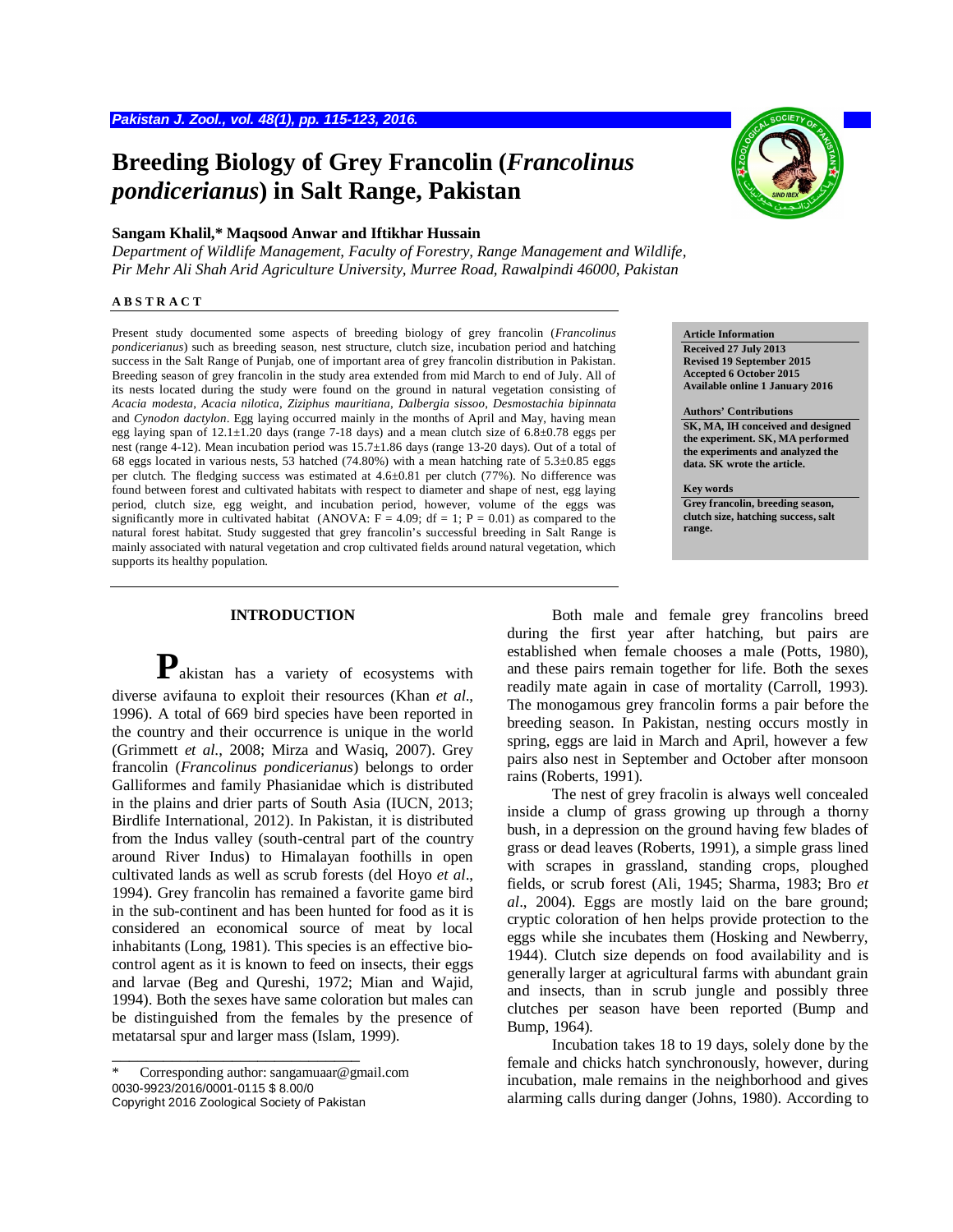Layard (1854) the female lays 9-16 olive-green eggs in one clutch, robust at one end and sharp at the other. If eggs are destroyed, the hen will lay eggs again and a late brood is reared. If female flees the nest even once, the incubation does not continue, and the nest is ultimately destroyed by the predators. The higher rate of egg production is believed to be an adaptation to compensate for high rate of eggs and chick predation as the species builds their nests on ground (Potts, 1980; Novoa *et al.,* 2002; Putaala and Hissa, 1998; Wijeyamohan *et al*., 2003). Female mortality is the highest during incubation, whereas nestlings face high mortality during the first three weeks of their life (Bro *et al*., 2005). Both parents attend the young chicks after hatching (Roberts, 1991).

Population decline of grey francolin has been well documented. Habitat destruction and increased use of pesticides caused by intensification of agriculture can be cited as main causes of the falling numbers (Roberts, 1991). Grey francolin has undergone an overall population decline as high as 79% in the last decade, but is listed as Least Concern in IUCN Red List (IUCN, 2015). Its current status might be due to its wide distribution range (Birdlife International, 2015). Only a few research studies have been carried out on grey francolin in Pakistan. Khan (2010) while studying grey francolin in Lal Suhanra National Park, Pakistan, documented different aspects of its breeding but did not show comparison between different types of habitat preferred by the bird during breeding season. The study in agro-ecosystem of Pothwar Plateau by Hussain *et al.* (2012) revealed population density as  $0.87\pm0.14$  birds per ha in forested tracts and 1.59±0.39 birds per ha in crop fields and 76.19% breeding success with a mean hatching rate of 5.33±1.22 eggs per clutch. Even Hussain *et al.*  (2012) did not correlate the habitat type (cultivated land, natural vegetation) with breeding success of the grey francolin. The present study was, therefore, undertaken with the specific objectives of gathering information on i) breeding season, ii) nest structure, iii) clutch size, iv) incubation period, and v) hatching success of grey francolin in the natural and cultivated habitats in the Salt Range of Pakistan.

## **MATERIALS AND METHODS**

### *Study area*

The study was conducted at Chumbi Surla Wildlife Sanctuary (CSWS) and Diljabba- Domeli Game Reserve (DDGR) located in the Salt Range (32º41-32º56 N and 71º50-74º E). CSWS is located at 32º 47 N, 67º 42 E, elevation ranging between 460-1050 m with an area of 55,987 ha (Azam *et al*., 2008). Diverse habitat types including hills, torrents, wetlands and agriculture lands

support a rich diversity of flora and fauna (Chaudhry *et al*.*,* 1997). DDGR is located at 32° 54 N and 73°09 E having an area of 118,106 ha with 365-600 m elevation (Anwar and Mehmood, 2010) (Fig. 1). CSWS (IUCN category IV) is protected under Punjab Wildlife (Protection, Preservation, Conservation and Management) Act, 1974 while limited hunting is allowed through permits in DDGR under this law. Livestock rearing and crop cultivation are the two main land uses of the study area.

Main plant species in the study area include: *Acacia modesta, Olea ferruginea, Salvadora alights, Ziziphus nummularia, Prosopis glandulosa, Justicia adhatoda, Calotropis procera, Dodonaea viscosa* and grasses like *Eleusine compressa, Heteropogon contortus, Desmostachia bipinnata* and *Cyonodon dactylon.* The climate of the area is sub-humid sub-tropical continental type. An average precipitation recorded in the last 30 years was 853 mm. There are two distinct rainy seasons: the summer season or the monsoon rains which start by about mid July and last until mid September. Most of the precipitation is received during July and August. The winter rains begin in January and persist up to the beginning of March. The mean monthly temperature ranges from 5.9º C to 38.4º C, January being the coldest and June the hottest month of the year. During winters the temperature often drops below zero, usually in December and January (Awan, 1998).

Past abuse, overgrazing and heavy firewood extraction have eliminated many of the forests and degraded most of the existing ones. The requirements of the people which include grazing for their cattle, sheep, goats and camels; firewood for heating and cooking; small timber for agricultural implements and for building purposes are met from these forests. People have rights to graze their livestock and collect firewood (dry and dead). Grass cutting is also generally allowed. Lopping is not permitted anywhere. However, illicit lopping and felling are common (Sheikh, 1987).

#### *Study design*

A reconnaissance survey of both the study areas was conducted to select study sites in different habitat types including natural vegetation (as given above), cultivated crops *Brassica rapa* (Field mustard)*, Eruca sativa* (Salad rocket), *Sorghum bicolor* (Jawar)*, Triticum aestivum* (Wheat), *Vigna radiate* (Moong bean), permanent wetlands with associated vegetation and open grassland with scattered trees within natural forest area. Field observations were taken in the selected study sites during breeding season twice a week to record data on breeding aspects of grey francolin which included the onset of breeding season, nest size and structure,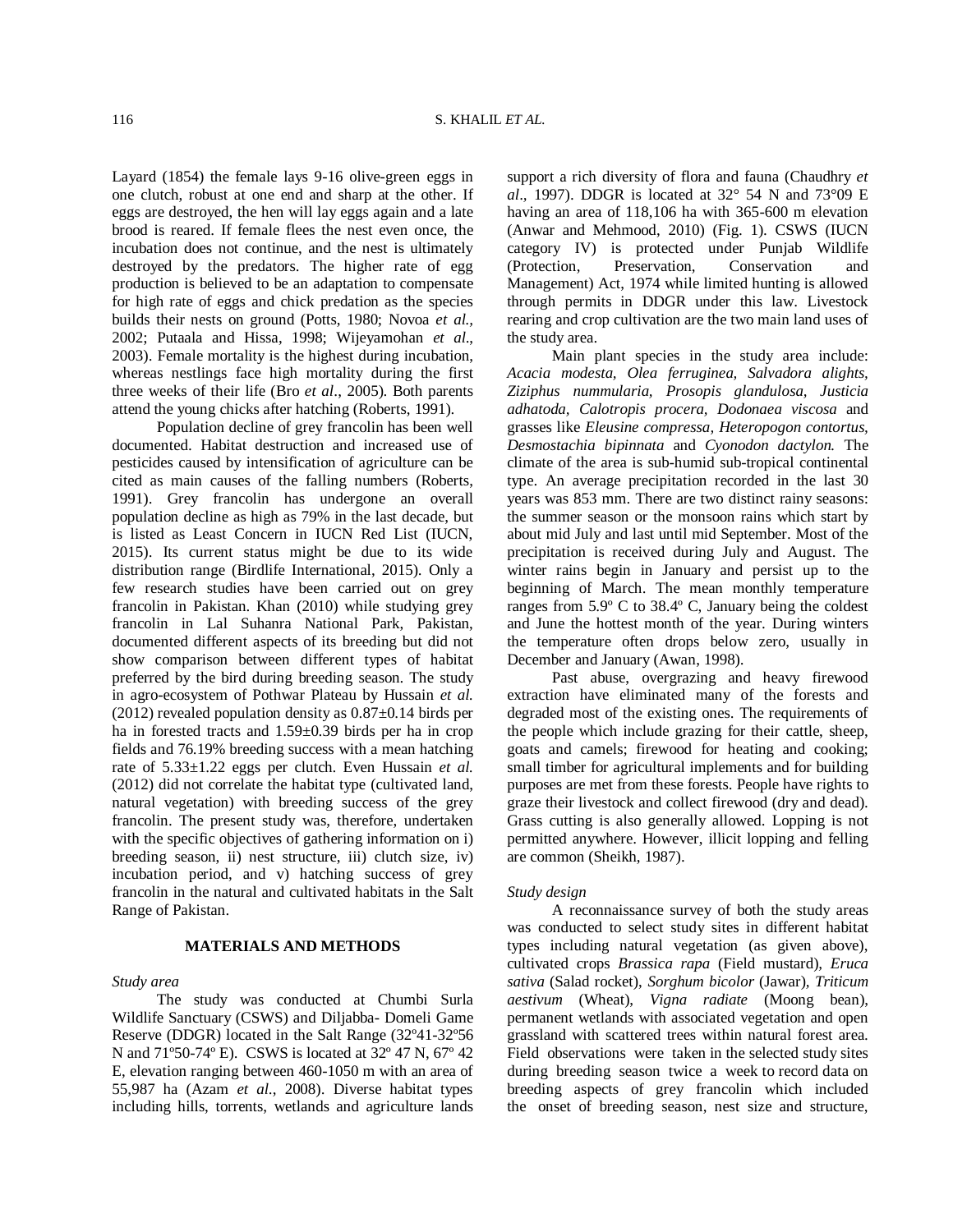

Fig. 1. A. Map of the study area within Salt Range, Punjab, Pakistan and B: sites selected for data collection on breeding biology of grey francolin.

vegetation at nest site, clutch size, incubation period and hatching success. Line transect surveys were started before the onset of breeding season during March 2011- July 2013 to record the data on different breeding aspects of grey francolin.

Nests were located by following the individual francolins carrying nesting material or food to the nests, or based on behavior cues. Standard protocols were followed during nest monitoring to minimize disturbance to birds, and habitat, and prevent observer-induced nest predation (Martin and Geupel, 1993). After locating an active nest (nest with a female or eggs), it was marked by GPS navigator and allotted a specific number. Marked nests were visited regularly by a group of four persons, two to three times in a week during early mornings and late evenings from March to July, and after short intervals, from egg laying till fledging; nest was visited on daily basis.

Data sheets were used to record information such as dates of laying first and the last egg, number of eggs, shape, color and surface texture of eggs, date of hatching, number of hatched eggs, length and width of eggs, nest location and general appearance or structure of the nest including inner and external diameter. Nest height, plant species and height of nest substrate were recorded immediately after fledging of the young or their predation (Soler *et al*., 1998). Bushnell 7x35 mm binocular was used to locate and record observations on grey francolin, Nest height from ground by using trigonometry scale, Sony DSC-HX 10V digital camera to take photographs of nests, eggs and francolins, Garmin eTerex 10 GPS navigator to take geo reference of francolin nests, Electronic LCD digital vernier caliper to measure length and width of eggs and a digital scale (SF-820) having range of 0.1 mg to 300 g were used to weigh the eggs.

#### *Statistical analysis*

Prior to the analysis, we tested for normality of the data using the Shapiro-Wilk test (Shapiro and Wilk, 1965). As the data were not normally distributed, a logarithm transformation  $log(x+1)$  was used. One way Analysis of Variance (ANOVA) (Clark, 2007) was used by software R 3.0.1 to test whether there were significant differences in the following features: i) outer diameter of the nest; ii) inner diameter of the nest; iii) egg weight; iv) egg length; v) egg width; vi) egg laying period; vii) clutch size; viii) incubation period; ix) hatching success and x) fledging success, between forest and cultivated habitats ( $\alpha$  = 0.05).

### **RESULTS**

Ten nests of grey francolin; six in natural forest and four in crop cultivated fields were located during the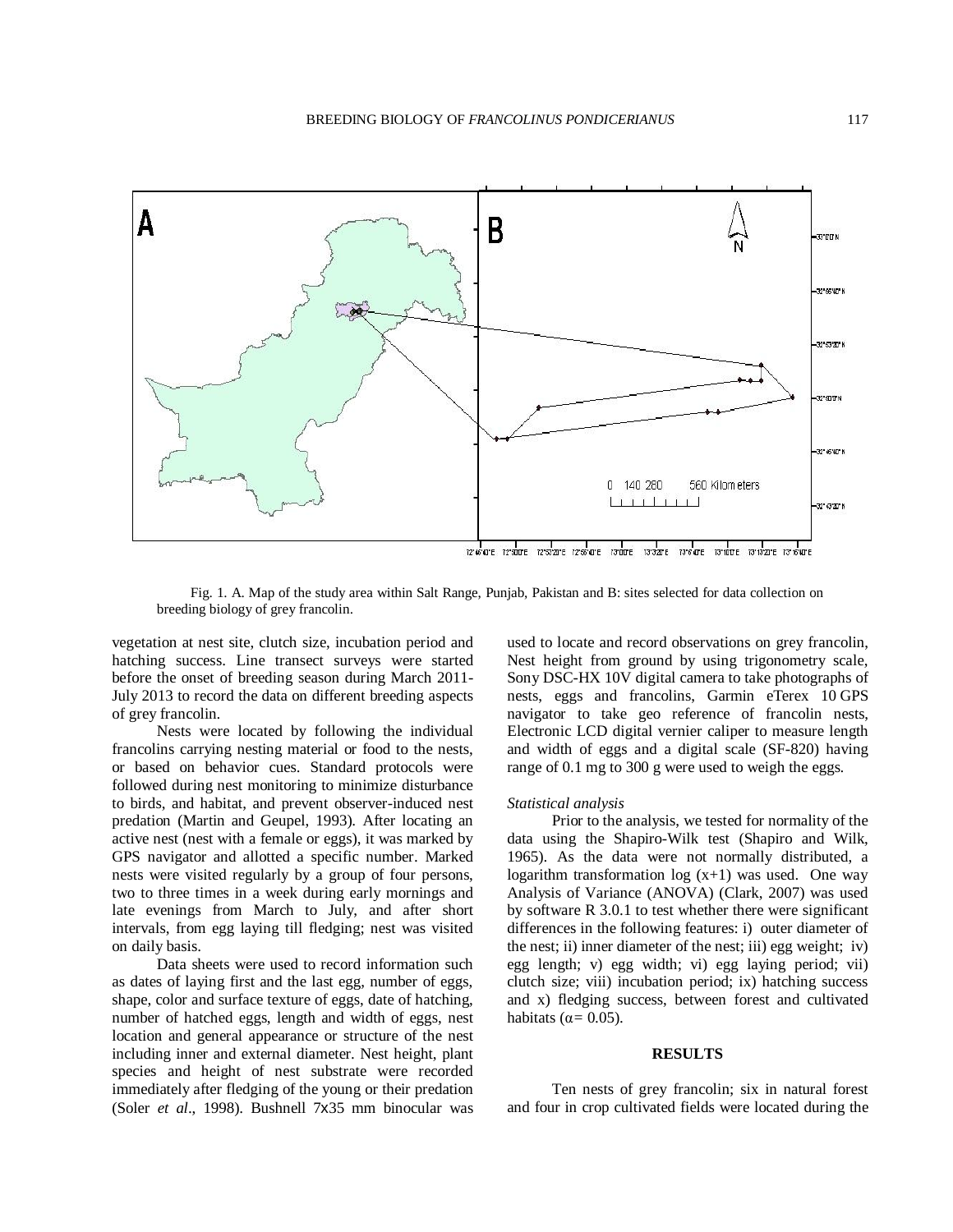study. All nests were found on the ground in the vegetation which mainly comprised of *Desmostachia bipinnata, Cynodon dactylon, Ziziphus mauritiana, Dalbergia sissoo, Acacia modesta* and *Acacia nilotica* (Table I)*.* Shape of the nest varied from round to oblong in both cultivated and forest habitats. For natural forest habitats, mean outer diameter of the nests was 17. 54±1.04 cm (range 15. 24-21.18 cm) while inner diameter was  $13.09 \pm 1.20$  cm (range 10.16-17.78 cm) and for cultivated fields, outer diameter was 19.97±2.08 cm (range 15.21-25.34 cm) and inner diameter was 17.41±2.37 cm (range 13.23 - 22.86 cm). However, when compared no significant difference between the two habitats was found (outer diameter, ANOVA:  $F = 1.34$ ; Df = 1;  $P = 0.27$ ; inner diameter, ANOVA:  $F = 3.22$ ; Df  $= 1$ ; P = 0.11) (Table II).

Color of eggs was dusty white to pink with white spots on it, and texture was somewhat rough and smooth, while shape of eggs was oval. There is no difference in the shape of nest and color and surface texture of the egg between the two habitats (cultivated and natural forest;  $(\chi^2 = 0.28, Df = 2; P = 0.87)$  (Fig 2). Mean weight of eggs was 10.39±0.87 g (range 8 - 14 g) in forest habitat and 13.06±1.80 g (range 8 - 15 g) in cultivated habitat; mean length was 29.39±0.93 mm (range 25-32 mm) in forest habitat and in cultivated habitat 41.05 $\pm$ 3.7 mm (range 30 - 46 mm); mean width was 21.75±1.27 mm (range 16 - 25 mm) in natural forest habitat and 31.38±3.33 mm in cultivated habitat (range 21-35 mm) and mean volume in natural forest habitat was  $645.63 \pm 55.24$  (425-805 mm<sup>3</sup>) and in cultivated habitat was 1339.95±233.27 (653-1671 mm<sup>3</sup>). The weight of eggs (ANOVA:  $F = 2.21$ ; Df = 1; P  $= 0.17$ ) was the same between the habitats; however, egg length (ANOVA:  $F = 14.439$ ;  $Df = 1$ ;  $P = 0.005238$ ), egg width (ANOVA: F= 9.7207; Df = 1; P = 0.01428) and volume of the eggs (ANOVA:  $F = 4.09$ ; df = 1;  $P = 0.01$ ) had bigger values in the cultivated habitat as  $P \le 0.05$ (α*=* 0.05) (Table II).

The mean egg laying period was  $12.1 \pm 1.20$  days (range 7 - 18 days) and was similar between the habitats (ANOVA: F= 1.2878; Df = 1; P = 0.2893). The mean clutch size was  $6.8 \pm 0.78$  (range 4 - 12 eggs) indicating that this population probably laid eggs on alternate days, with no difference in number of eggs between the habitats (ANOVA:  $F = 0.4994$ ; Df =1; P = 0.4998). A nest with four eggs without female was found, which might have been killed during incubation and as a result all eggs were destroyed. The average incubation period recorded in the present study was  $15.7\pm1.86$  days (range 13-20 days), similar in both habitats (ANOVA:  $F =$ 0.7072; Df = 1; P = 0.4248); and both sexes were observed taking part in incubation.

Out of a total of 68 eggs recorded in various nests,

38 eggs were observed in nests located in natural forest habitat and 30 eggs in nests found in cultivated habitat, 53 hatched (74.80% success), 31 in natural forest (81 % success) and 22 from cultivated habitat (73 % success), with a mean hatching rate of  $5.1\pm0.65$  eggs per clutch in forest habitat and  $5.5\pm2.10$  eggs per clutch in cultivated habitat with different success (ANOVA:  $F = 0.0324$ ; Df  $= 1$ ; P = 0.8616). The fledging success was estimated at  $4.3\pm0.66$  per clutch in natural forest habitat and  $5\pm1.95$ per clutch in cultivated habitat indicating an overall success of 68% and 67%, showing non significant difference for both habitat types (ANOVA:  $F = 0.1438$ ; Df = 1;  $P = 0.7144$ ; Table III, Fig. 3). Some additional observations suggested that grey francolins always changed their nest sites in each breeding season. Female gives its egg membrane as first feed to her chicks. Grey



Fig. 2. Nest with eggs of grey francolin found in forest habitat of salt range, Pakistan.



Fig. 3. Breeding success (clutch size, hatching and fledging success) of grey francolin in forest habitat (FH) and cultivated habitat (CH), in Salt Range, Pakistan.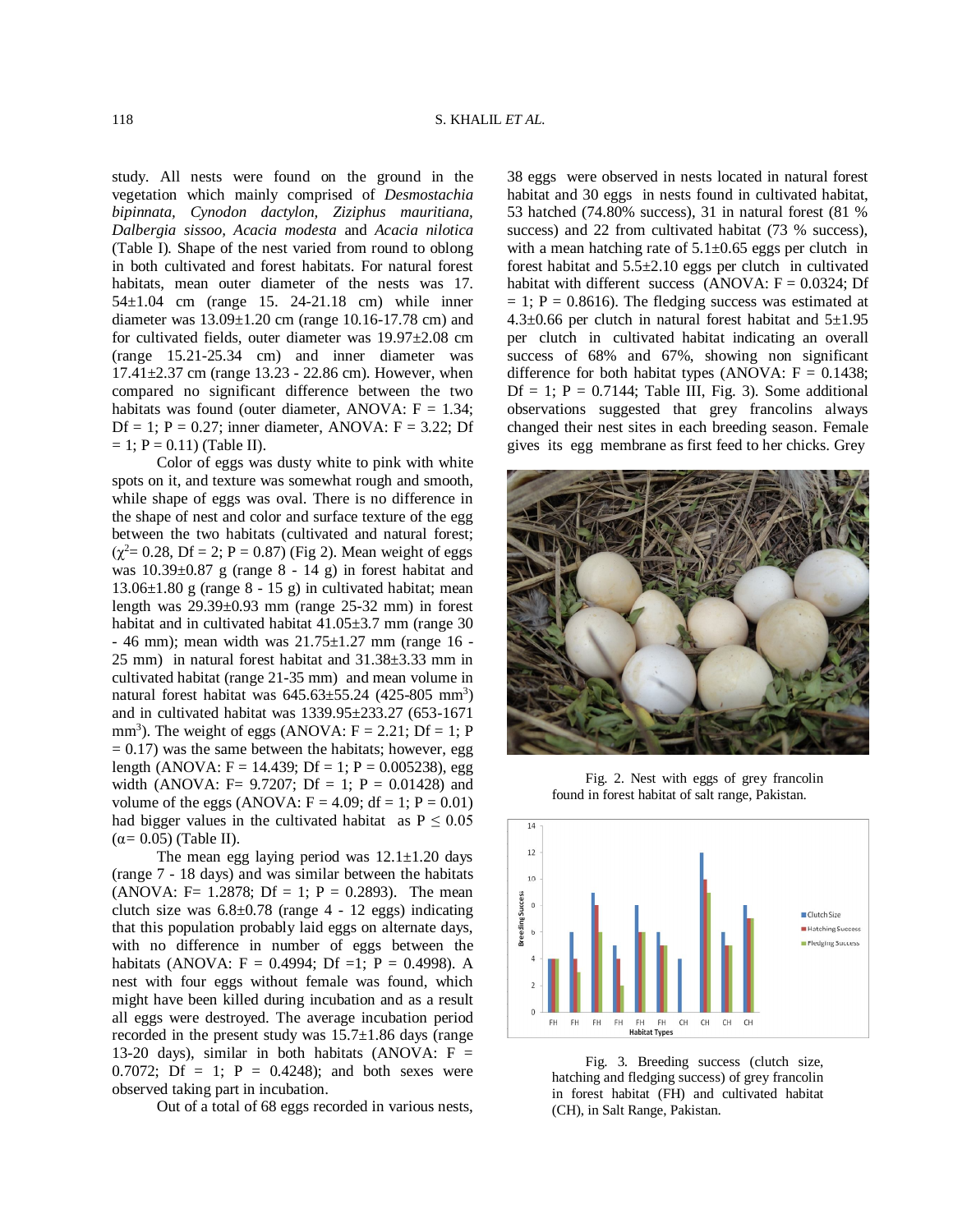| Nest No.       | <b>Habitat type</b>   | <b>Elevation</b><br>(m) | Coordinates                                              | <b>Nest material</b>                             | <b>Vegetation around nest location</b>                      |
|----------------|-----------------------|-------------------------|----------------------------------------------------------|--------------------------------------------------|-------------------------------------------------------------|
| 1              | <b>Natural Forest</b> | 523                     | 32°49.739 N<br>73 ° 08.657 E                             | Desmostachia bipinnata,                          | Acacia nilotica                                             |
| 2              | <b>Natural Forest</b> | 655                     | 32° 47.913 N<br>72 ° 48.953 E                            | Cynodon dactylon,<br>Desmostachia bipinnata      | Ziziphus mauritiana                                         |
| 3              | <b>Natural Forest</b> | 398                     | 32 ° 52.073 N<br>73 ° 13.744 E                           | Desmostachia bipinnata,<br>Acacia nilotica       | Acacia nilotica,<br>Ziziphus mauritiana                     |
| $\overline{4}$ | <b>Natural Forest</b> | 677                     | 32° 47.941 N<br>72 ° 49.458 E                            | Desmostachia bipinnata,<br>Cynodon dactylon      | Ziziphus mauritiana                                         |
| 5              | Cultivated field      | 539                     | $32^{\circ}$ 49.595 N<br>$72^{\circ}$ 52.127 $E^{\circ}$ | On ground in soil with<br>Dalbegia sissoo leaves | Dalbergia sissoo,<br>Ziziphus mauritiana on field edge      |
| 6              | Cultivated field      | 704                     | 32° 47.869 N<br>72° 48.659 E                             | Desmostachia bipinnata                           | Ziziphus mauritiana                                         |
| $\tau$         | <b>Natural Forest</b> | 367                     | 32 ° 50.131 N<br>73 ° 16.053 E                           | Desmostachia bipinnata,<br>Acacia modesta        | Acacia modesta,<br>Ziziphus mauritiana                      |
| 8              | Cultivated field      | 417                     | 32 ° 51.982 N<br>73 ° 13.575 E                           | Desmostachia bipinnata                           | Ziziphus mauritiana                                         |
| 9              | <b>Natural Forest</b> | 707                     | 32 ° 47.874 N<br>72 ° 48.690 E                           | Desmostachia bipinnata                           | Ziziphus mauritiana,<br>Acacia nilotica                     |
| 10             | Cultivated field      | 463                     | 32° 51.761 N<br>73° 11.941 E                             | Desmostachia bipinnata                           | Ziziphus mauritiana, Acacia<br><i>modesta</i> on field edge |

**Table I.- Location and constituents of nesting material of grey francolin in the study area in Salt Range, Pakistan during the period 2011-2013.**

francolin chicks feed on termites and black ants from their hatching up to four weeks of age and avoid drinking water as it is considered harmful for their survival. Sparrow hawk *Accipiter nisus* and saw-scaled viper *Echis carinatus* were found among top predators of grey francolin.

## **DISCUSSION**

Present study revealed that all nests of grey francolin were located on the ground in natural vegetation having the main species *Ziziphus mauritiana, Dalbergia sissoo*, *Acacia modesta, Acacia nilotica, Desmostachia bipinnata* and *Cynodon dactylon.* These findings are in agreement with Hussain *et al.* (2012) who reported that nests of grey francolin were mostly made with *Desmostachia bipinnata, Acacia modesta*, *Ziziphus mauritiana, Euphorbia* spp. and *Imperata cylindrica* in agro-ecosystem of Pothwar Plateau, Punjab. Bro *et al*. (2004) concluded that grasslands were selected as the nest site by grey partridge during breeding season which shows contradiction with the present study.

Out of ten nests, six were found in natural forest, which indicated the positive association of species with natural vegetation to build its nest as compared to cultivated vegetation. Selecting the natural forest during breeding season may be due to the reason that it provided

cover and escape to the species from its predators better than the cultivated fields in addition to providing food resources as it has different types of seasonal crops on which grey francolin feeds. Results of previous studies on grey francolin suggested that the hatching success was positively correlated with the vegetative cover as preferred sites for nesting were in permanent plant cover and orchards; Use of crops was less frequent than expected. The present study recorded the egg laying span from 13 April to 24 June which coincides with earlier observations in this regard i.e. from March to June (Trippenses, 1948) in London and from March to May in Pothwar Plateau (Hussain *et al*., 2012). In agriculture fields (Faisalabad, Pakistan) egg laying extended from March to September with peak from March to June and maximum number of fledglings was observed from April to June (Ullah, 1991). The mean egg laying period of  $12.1 \pm 1.20$  days and average clutch size of  $6.8 \pm 0.78$  eggs in present study, suggest that this population probably laid eggs with one day interval. Study of breeding behavior of this species in desert areas of Pakistan by Khan (2010) supports the data that grey francolin did not lay eggs daily and required double duration than its clutch size to complete it.

Shape of the nest varied from round to elongate and color of the egg was dusty white to pink with white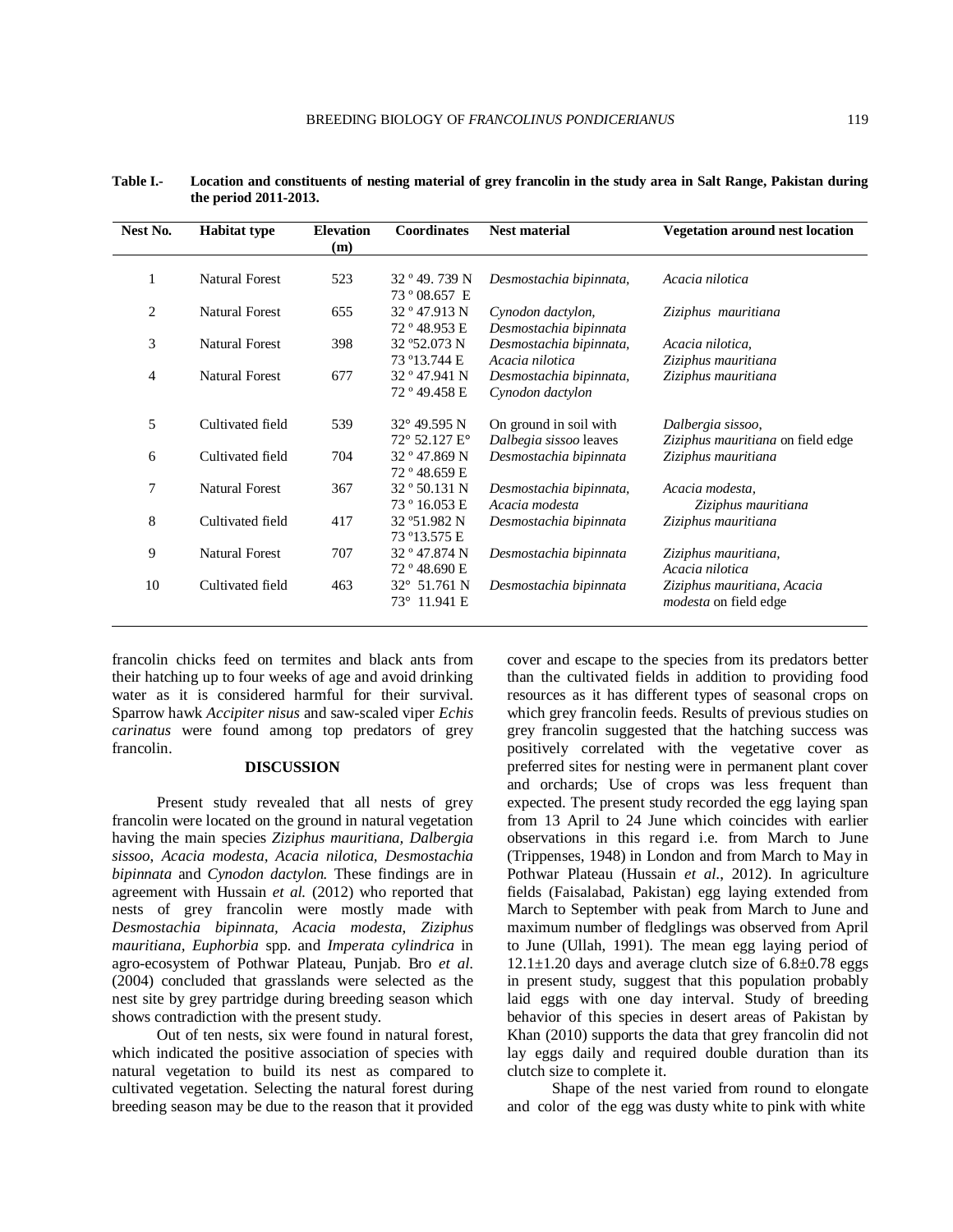| Nest No.                          | Shape                                                   | diameter<br>Outer                                            | diameter<br>Inner                                            | Shape<br>of eggs           | Color of                                            | <b>Surface</b><br>texture                 | Weight of                                                 | Length of                                                       | Width of                                                       | Volume of                                                  |
|-----------------------------------|---------------------------------------------------------|--------------------------------------------------------------|--------------------------------------------------------------|----------------------------|-----------------------------------------------------|-------------------------------------------|-----------------------------------------------------------|-----------------------------------------------------------------|----------------------------------------------------------------|------------------------------------------------------------|
| (Habitat type)                    | of nest                                                 | of nest<br>$\binom{cm}{2}$                                   | of nest<br>$\epsilon$                                        |                            | eggs                                                |                                           | a<br>Se                                                   | egg<br>(mm)                                                     | egg<br>(mm <sup>2</sup> )                                      |                                                            |
| 1 (Forest)                        | Oblong                                                  | 20.32                                                        | 10.16                                                        | Oval                       | Pink with<br>white spot                             | Somewhat                                  | 14.45                                                     | 25.4                                                            | 16.77                                                          | 425.95                                                     |
| 2 (Forest)                        | Partial                                                 | 16.51                                                        | 11.91                                                        | Oval                       | Pink with                                           | rough<br>Somewhat                         | 8.67                                                      | 28.54                                                           | $\Omega$                                                       | 570.80                                                     |
| 33 (Forest)                       | True round<br>round                                     | 15.24                                                        | 11.07                                                        | Oval                       | white spot<br>Dusty                                 | rough<br>Smooth                           | 9.79                                                      | 30.24                                                           | 24.65                                                          | 745.41                                                     |
| 4 (Forest)                        | Partial                                                 | 21.18                                                        | 15.57                                                        | Oval                       | Pinky<br>white<br>white                             | Smooth                                    | 9.29                                                      | 29.87                                                           | 21.23                                                          | 634.14                                                     |
| 5 (Forest)                        | True round<br>round                                     | 15.51                                                        | 12.09                                                        | Oval                       | Pink with                                           | Somewhat                                  | $\overline{5}$                                            | 30.11                                                           | 23                                                             | 692.53                                                     |
| Mean+S.E<br>6 (Forest)            | Oblong                                                  | $16.51$<br>17.54±1.04                                        | $13.09 \pm 1.20$<br>17.78                                    | Oval                       | white spot<br>Dusty                                 | Smooth<br>rough                           | $10.39 + 0.87$<br>11.03                                   | $32.20$<br>$29.39\pm0.93$                                       | $21.75 \pm 1.27$<br>25                                         | 805.00<br>645.63±55.24                                     |
| 7 (Cultivated)                    | Oblong                                                  | 19.30                                                        | 13.23                                                        | Oval                       | Pink with                                           | Somewhat                                  | 16.89                                                     | 46.88                                                           | 35.65                                                          | 1671.27                                                    |
| 8 (Cultivated)                    | True round                                              |                                                              | 19.93                                                        |                            | white spot<br>white                                 | rough<br>Smooth                           |                                                           | 30.48                                                           |                                                                |                                                            |
| 10 (Cultivated)<br>9 (Cultivated) | Oblong<br>Partial                                       | 25.34<br>15.21<br>20.06                                      | 22.86<br>13.63                                               | <b>B</b><br>B<br>B<br>Oval | Dusty<br>white                                      | Smooth<br>Smooth                          | 8.72<br>11.66<br>15                                       | 43.18<br>45.46                                                  | 21.45<br>33.55<br>34.89                                        | 653.79<br>1448.68<br>1586.09                               |
| $Mean \pm S.E$                    | $df = 2, P =$<br>$(\chi^2 = 0.28,$<br>round<br>$0.87$ . | $19.97 + 2.08$<br>$(F = 1.34,$<br>$df = 1, P =$<br>$0.28$ ). | $7.41 \pm 2.37$<br>$df = 1, P =$<br>$(F = 3.22,$<br>$0.11$ . |                            | $(\chi^2 = 4.09,$<br>df = 3, P =<br>0.25).<br>white | $\chi^2 = 0.623,$<br>df = 1. $P = 0.43$ . | $13.06 \pm 1.80$<br>$(F = 2.21,$<br>df = 1, P =<br>0.17). | $41.05 \pm 3.75$<br>$(F = 14.44,$<br>$df = 1, P =$<br>$0.05$ ). | $31.38 + 3.33$<br>$df = 1$ ; $P =$<br>$(F = 1.34,$<br>$0.28$ . | $(F = 4.09, df = 1;$<br>$1339.95 \pm 233.27$<br>$P = 0.18$ |

Table II. Measurements of nests and eggs of grey francolin in natural forest and crop cultivated habitat of Salt Range, Pakistan during the period 2011-2013.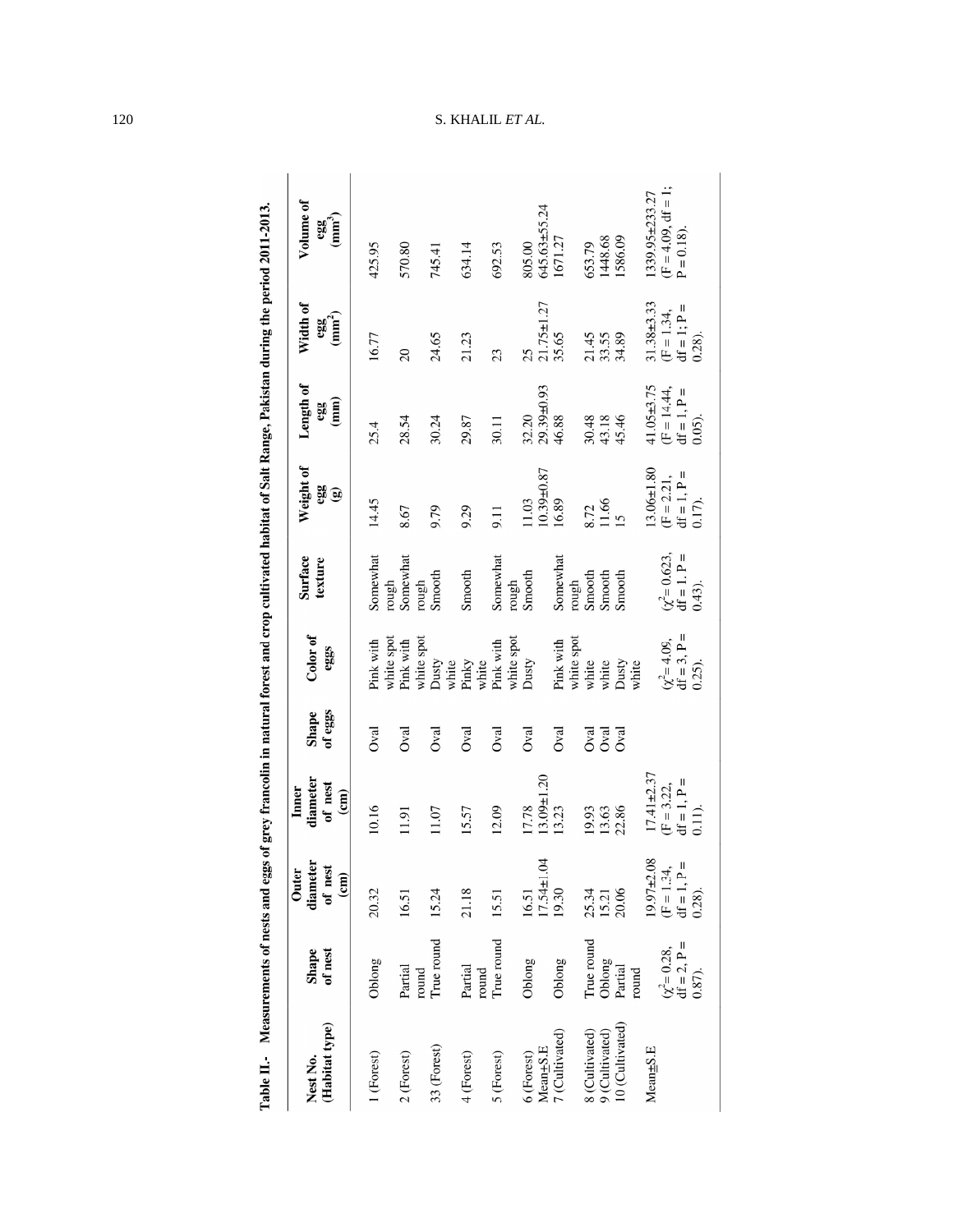| Nest No.<br>(Habitat type) | Egg laying period<br>(days) | <b>Clutch size</b> | <b>Incubation period</b> | <b>Hatching success</b> | <b>Fledging success</b> |
|----------------------------|-----------------------------|--------------------|--------------------------|-------------------------|-------------------------|
|                            |                             |                    |                          |                         |                         |
| 1 (Forest)                 |                             | 4                  | 15                       | $4(100\%)$              | 4(66%)                  |
| 2 (Forest)                 | 9                           | 6                  | 19                       | 4(66%)                  | 3(66%)                  |
| 3 (Forest)                 | 15                          | 9                  | 18                       | $8(66.66\%)$            | 6(66%)                  |
| 4 (Forest)                 | 9                           |                    | 17                       | $4(66.66\%)$            | 2(66%)                  |
| 5 (Forest)                 | 15                          | 8                  | 20                       | 6(75%)                  | $6(100\%)$              |
| 6 (Forest)                 | 11                          | 6                  | 13                       | $5(83.33\%)$            | $5(100\%)$              |
| $Mean \pm S.E$             | $11\pm 1.36$                | $6.3 \pm 0.76$     | $17\pm1.06$              | $5.1\pm0.65(81\%)$      | $4.3 \pm 0.66(68\%)$    |
| 7 (Cultivated)*            | 8                           | 4                  | 0                        | $0(0\%)$                | $0(0\%)$                |
| 8 (Cultivated)             | 16                          | 12                 | 18                       | $10(83.33\%)$           | $9(90\%)$               |
| 9 (Cultivated)             | 13                          | 6                  | 19                       | $5(83.33\%)$            | $4(80\%)$               |
| 10 (Cultivated)            | 18                          | 8                  | 18                       | 7(87.5%)                | $7(100\%)$              |
| $Mean + S.E$               | $13.75 \pm 2.17$            | $7.5 \pm 1.70$     | $13.75 + 4.58$           | $5.5 \pm 2.10(73%)$     | $5 \pm 1.95(67%)$       |
| Over all Mean $+S.E$       | $12.1 + 1.20$               | $6.8 \pm 0.78$     | $15.7 \pm 1.86$          | $5.3 \pm 0.85$ (74.80%) | $4.6 \pm 0.81$ (77%)    |

**Table III.- Breeding pattern of grey francolin in different habitats of Salt Range, Pakistan during the period 2011-2013.**

\*The female left the nest during incubation period

spots on it; texture observed was somewhat rough and smooth, while shape of the egg was oval. Hussain *et al*. (2012) observed that eggs were oval in shape and pale brown in color. In both, cultivated fields and natural forest, shape, inner and outer diameter of the nest, color, shape, texture, and weight of the eggs was almost the same, however egg length, width and egg volume were different in both the natural and cultivated habitats. Clutch size (4-12 eggs) recorded in the present study is in accordance with the observation of Baker (1921) 4-10 eggs while Clark (1901) reported 8-10 eggs, Hussain *et al*. (2012) 6-8 eggs, Sharma (1983) 6-7 eggs, and Khan (2010) 2-13 eggs. Maximum number of 12 eggs was recorded in a nest situated in a cultivated field having natural boundary vegetation. These data are also in conformity with that of Hussain *et al*. (2012) where the nest located in cultivated habitat had maximum number of eggs *i.e.* 8 eggs. Average incubation period 15.7±1.86 days (range 13-20 days) recorded during present study is different from the earlier findings by Khan (2010) in desert population of grey francolin, which is 16-21 days. It also varies from the value 18-21 days recorded by Bump and Bump (1964), Ali and Ripley (1969), Roberts (1991), and Hussain *et al*. (2012) which are in the range of 19-22 days.

The hatching success (74.80%) recorded in this study with a mean hatching rate of 5.3±0.85 eggs per clutch is higher than that reported by Khan (2010) *i.e.* 4.40 $\pm$ 3.36 (4.76 $\pm$ 0.97). However, it was similar to that reported by Hussain *et al*. (2012) with a mean hatching rate of  $5.33\pm1.22$  eggs per clutch  $(76.19\%$  success). Similarly, fledging success (77%) estimated at 4.6±0.81 per clutch in this study is also a little higher than that reported by Panek (2005); 31 to 56% and Khan (2010) who reported 37.0±3.25 % and Hussain *et al*. (2012) who estimated at  $3.83\pm0.83$  per clutch (63.08%). According to Khan (2010) average clutch size and number of nestlings and fledglings increases with higher rainfall. Higher reproduction success in the Salt Range may be due to higher mean annual rainfall than that of the desert habitat.

Present study revealed that grey francolin is mainly associated with natural vegetation and crop cultivated fields situated around natural vegetation for breeding in the Salt Range. Hence, its population can be maintained by maintaining the natural vegetation cover in its habitat. Being an important habitat of this species, Salt Range needs more attention through formulation of an effective conservation plan for this and the associated species in this area. Wildlife staff should make more efficient and effective efforts for the protection of wildlife in general and grey francolin in particular to conserve this precious game bird, so that a healthy population is sustained in this region.

#### **ACKNOWLEDEMENTS**

Authors are grateful to Higher Education Commission of Pakistan for providing financial support for conducting this research study. Thanks are also to Idea Wild US Organization for providing some field equipment for the study.

#### **REFERENCES**

Ali, S., 1945. *Birds of Kutch*. Vol.I. Oxford University Press.

Ali, S. and Ripley, S.D., 1969. *Handbook of the Birds of India and Pakistan*. Vol.3. Oxford University Press.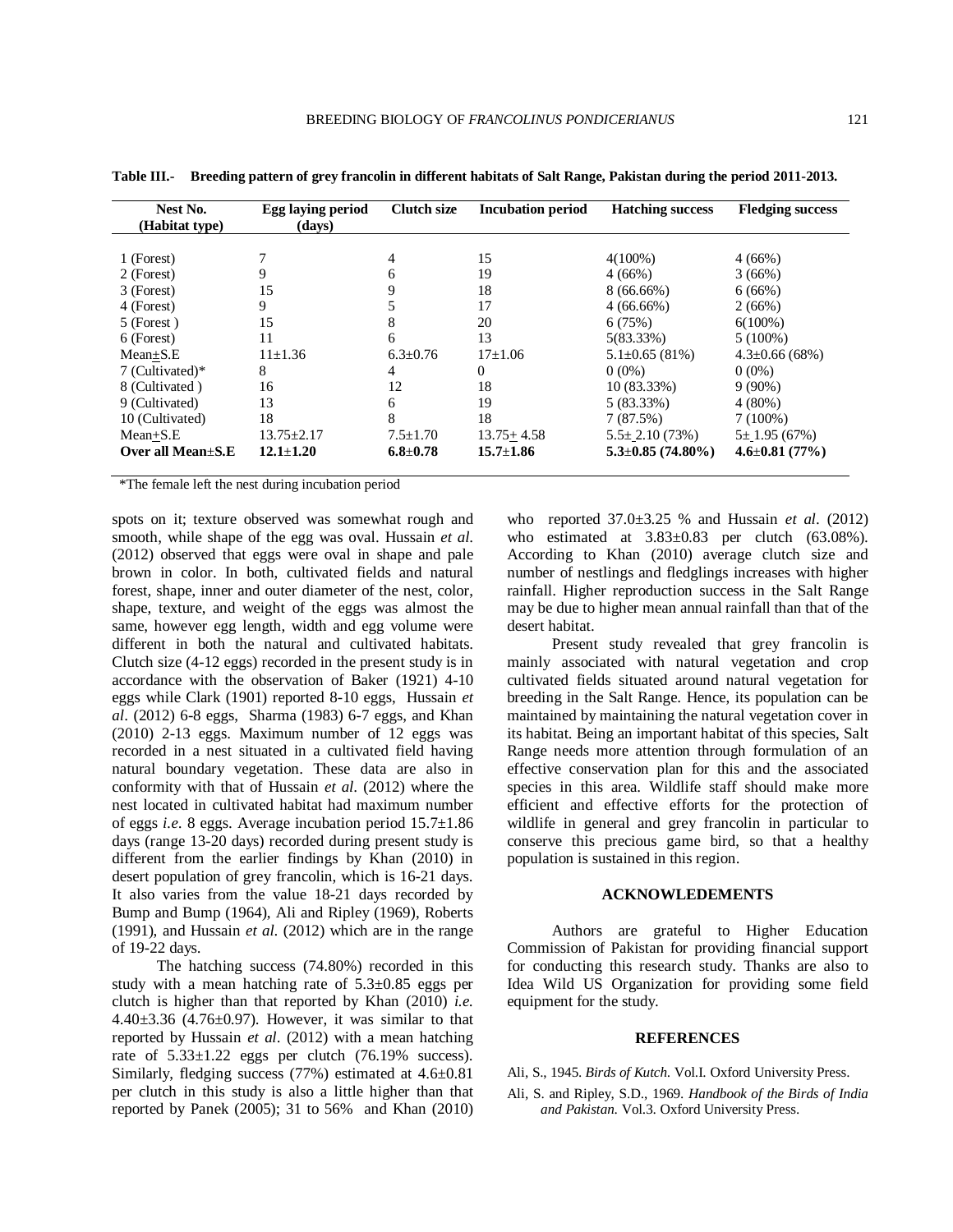- Anwar, M. and Mehmood, A., 2010. *Baseline studies on wildlife diversity in selected protected areas of Pakistan*. First Annual Report. PMAS arid Agriculture University, Rawalpindi. Pakistan, pp. 11.
- Awan, G.A., 1998. *Ecology of Punjab Urial (*Ovis vignei punjabiensis*) in the Salt Range, Punjab.* M. Phil. thesis, Quaid-i-Azam University. Islamabad, Pakistan.
- Azam, M.M., Nazar, A.Q. and Abbas, N., 2008. Some observations on the population status of Punjab Urial *(Ovis vignei punjabiensis)* in district Chakwal. *Rec. Zool. Surv. Pak.*, **18**: 1-3.
- Baker, E.C., 1921. *Indian game birds, pheasants, bustard, quail*. Bombay Nat. Hist. Soc*.,* London*, UK*.
- Beg, M.A. and Qureshi, J.I., 1972. Birds and their habitats in the cultivated areas of Lyallpur district and vicinity. *Pak. J. agric. Sci.,* **9**: 161-166.
- Bird Life International, 2012. *Francolinus pondicerianus*. In: *IUCN 2013. IUCN red list of threatened species*. Version 2015.1. www.iucnredlist.org. Downloaded on 07 June 2014.
- Bro, E., Mayot, P. Corda, E. and Reitz, F., 2004. Impact of habitat management on Assessing wildlife cover using a multisite BACI experiment. *J. appl. Ecol*., **41**: 846-857.
- Bro, E., Reitz, F. and Landry, P., 2005. Grey partridge (*Perdix perdix*) population status in central northern France: Spatial variability in density and 1994-2004 trend. *Wildl. Biol.*, **11:** 287-298.
- Bump, G. and Bump, J.W., 1964. *A study and review of the black francolin and the grey francolin*. Spec. Sci. Rep. Wildlife. No. 81. Bur. Sport Fish. Wildl., Washington, D.C.
- Carroll, J. P., 1993. Winter and spring survival of radio-tagged grey partridge in North Dakota. *J. Wildl. Manage*. **54**: 657 – 662.
- Chaudhry, A. A., Agha, I. I., Hussain, A., Ahmad, R. and Hameed, M., 1997. Biodiversity in a typical submountainous protected area Chumbi Surla Wildlife Sanctuary, Punjab, Pakistan. In: *The biodiversity of Pakistan.* (eds. S. A. Mufti, C. A. Woods, and S. A. Hasan). Pakistan Museum of Natural History, Islamabad and Florida Museum of Natural History, Gainesville, pp. 63-80.
- Clark, A., 1901. *Sport in the low-country of Ceylon*. (Reprint 1971) Tisara Prakasakayo, Dehiwela.
- Clark, M.J., 2007. *The R Book*. John Wiley & Sons Ltd., Chichester.
- Grimmett, R., Roberts, T. and Inskipp, I., 2008. *Birds of Pakistan*. Christopher Helm, London Yale University Press, New Heaven, pp. 256.
- Hosking, E.J. and Newberry, C.W., 1944. *Birds of the day.* James and Ltd., London.
- Hussain, I., Nisa, A. and Khalil, S., 2012. Population biology of grey francolin (*Francolinus pondicerianus*) in agroecosystem of the pothwar pleatue, Pakistan. *J. Chin.*

*Birds*, **3:** 91-102.

- Islam, K., 1999. Erckel's francolin (*Francolinus erckelii*), black francolin (*Francolinus francolinus*), Grey Francolin (*Francolinus pondicerianus*). In: *The birds of North America* (eds. A. Poole and F. Gill). Philadelphia, PA, pp.394-396.
- IUCN, 2015. *IUCN red list of threatened species.* Version 2015.1. www.iucnredlist.org. Downloaded on 26 July 2015.
- Johns, C.A., 1980. *British birds in their haunts*. Society for Promoting Christian Knowledge, London, U K.
- Khan, A.A., Khan, R., Ullah, A.M.A., Mahmood, J.A. and Sheikh, K.M., 1996. Conservation perspectives of the imperial eagle *Aquila heliaca* and Steppe eagle *Aquila nipalensis* in Pakistan (eds. B-U. Meyburg and R. D. Chancellor). Eagle Studies World Walking Group on Birds of Prey (WWGBP) Berlin, London & Paris, pp. 3.
- Khan, W. A., 2010. *Studies on the comparative ecology of the South Persian black partridge (*Francolinus francolinus henrici*), and the Northern grey partridge (*Francolinus pondicerianus interpositus*) in Lal Suhanra National Park, Bahawalpur, Punjab, Pakistan.* Ph.D. thesis. PMAS-Arid Agriculture University, Rawalpindi, Pakistan.
- Layard, E.L., 1854. Rambles in Ceylon. *Annls. Mag. Nat. Hist*., **11**: 224-235.
- Long, J.L., 1981. *Introduced birds of the World*. David and Charles, London.
- Martin, T.E. and Geupel, G.R., 1993. Nest-monitoring plots: methods for locating nests and monitoring success. *J. Field Ornith.*, **64**: 507–519.
- Mahmood, S., Mahmood, T., Rais, M., Qureshi, I.Z. and Nadeem, M.S., 2010. Comparative study on population and habitat of the grey and black francolins; *Francolinus pondicerianus* and *Francolinus francolinus* in Lehri Nature Park, Punjab, Pakistan. *Podoces*, **5**:42–53.
- Mian, A. and Wajid, M.M., 1994. Food of Grey Francolin (*Francolinus pondicerianus*) in Layyah District Southern Punjab. *Pakistan J. Zool*., **26:** 185-187.
- Mirza, Z.B. and Wasiq, H., 2007. *A field guide to birds of Pakistan*. Published by WWF-Pakistan, Bookland Lahore, pp. 366.
- Novoa, C., Aebischer, N.J. and Landry, P., 2002. Upland habitat use by pyrenean grey partridge (*Perdix perdix*) during the breeding season. *Wildl. Biol*., **8**: 81 – 90.
- Potts, G.R., 1980. *The partridges: pesticides, predation, and conservation*. Collins Sons and Co., Ltd., London, U.K.
- Putaala, A. and Hissa, R., 1998. Breeding dispersal and demography of wild and hand-reared grey partridge (*Perdix perdix*) in Finland. *Wildl. Biol*., **4**: 137–145.
- Roberts, T.J., 1991. *The birds of Pakistan*. *Non-Passeriformes.* Vol. I. Oxford University Press, Karachi.
- Shapiro, S.S. and Wilk, M.B., 1965. An analysis of variance test for normality. *Biometrika*, **52:** 591-611.
- Sharma, I.K., 1983. The grey partridge (*Francolinus*